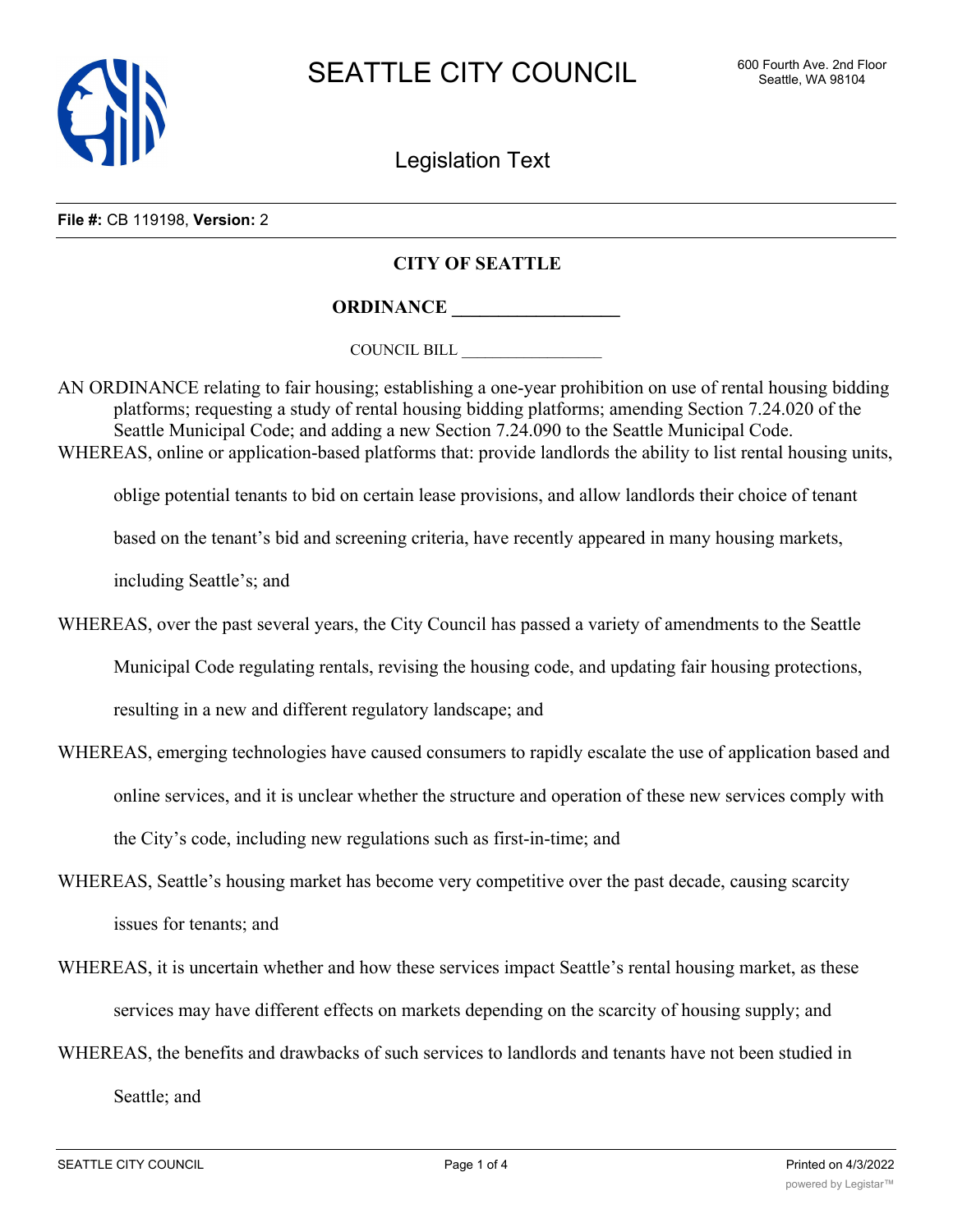- WHEREAS, the City of Seattle is committed to ensuring equitable access to rental housing, and platforms that require use of a computer and internet in order to access rental housing may hinder the ability for certain communities to meaningfully identify and obtain needed housing; and
- WHEREAS, the Council wishes to understand new technologies and innovation that may have impacts on communities throughout Seattle prior to these new technologies and innovations becoming entrenched without regard to whether their impacts are in line with Seattle's values of equity and Seattle's work toward expanding access to rental housing; and
- WHEREAS, the Council wishes to know more about how these services function and the impact they may have on Seattle's rental housing market before allowing landlords and tenants to use them within the City; NOW, THEREFORE,

## **BE IT ORDAINED BY THE CITY OF SEATTLE AS FOLLOWS:**

Section 1. Section 7.24.020 of the Seattle Municipal Code, last amended by Ordinance 125222, is amended as follows:

# **7.24.020 Definitions((.))**

\* \* \*

"Rental agreement" means a "rental agreement" as defined and within the scope of RCW 59.18.030 and RCW 59.18.040 of the RLTA in effect at the time the rental agreement is executed. At the time of the passage of the ordinance codified in this chapter, the RLTA defined "rental agreement" as "all agreements which establish or modify the terms, conditions, rules, regulations, or any other provisions concerning the use and occupancy of a dwelling unit."

"Rental housing bidding platform" or "platform" means a person that connects potential tenants and landlords via an application based or online platform to facilitate rental housing auctions wherein potential tenants submit competing bids on certain lease provisions including but not limited to housing costs and lease term, to landlords for approval or denial. Merely publishing a rental housing advertisement does not make a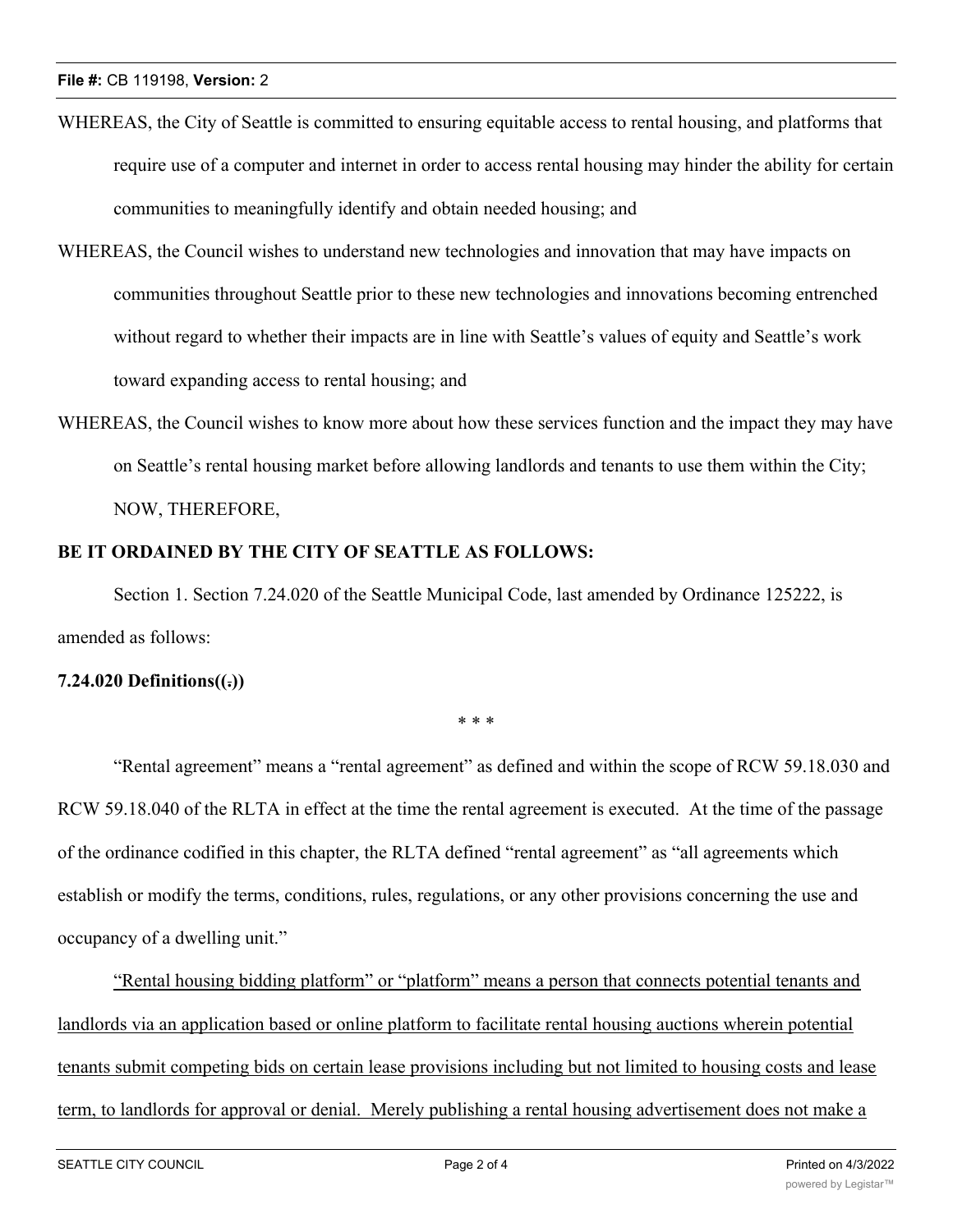#### person a rental housing bidding platform. This definition shall expire on the date Section 7.24.090 expires.

\* \* \*

Section 2. A new Section 7.24.090 is added to the Seattle Municipal Code as follows:

### **7.24.090 Use of online or application based rental housing bidding services prohibited**

A. Landlords and potential tenants are prohibited from using rental housing bidding platforms for real property located in Seattle city limits.

B. This Section 7.24.090 shall expire one year after the effective date of the ordinance introduced as Council Bill 119198 unless Council exercises its authority under subsection 7.24.090.C, in which case it shall expire at the end of the extension.

C. Council has the authority to extend the prohibition in subsection 7.24.090.B by up to twelve months if the Office of Housing requests more time to complete the study of rental housing impacts, or if Council needs more time to review the study or discuss potential action.

Section 3. The City Council requests that the Office of Housing coordinate with the Seattle Office for Civil Rights and the Seattle Department of Construction and Inspections to determine whether rental housing bidding platforms comply with The City of Seattle's fair housing and rental regulation laws and conduct a study of the current or potential impacts rental housing bidding platforms have and could have on equitable access to Seattle's rental housing market. The Office of Housing shall submit the study, which should include compliance determinations by the Office for Civil Rights and the Department of Construction and Inspections, to the Chair of the Housing, Health, Energy, and Worker's Rights Committee of City Council within twelve months of enactment of the ordinance introduced as Council Bill 119198.

Section 4. The provisions of this ordinance are declared to be separate and severable. If any clause, sentence, paragraph, subdivision, section, subsection or portion of this ordinance, or the application thereof to any person or circumstance, is held to be invalid, it shall not affect the validity of the remainder of this ordinance, or the validity of its application to other persons or circumstances.